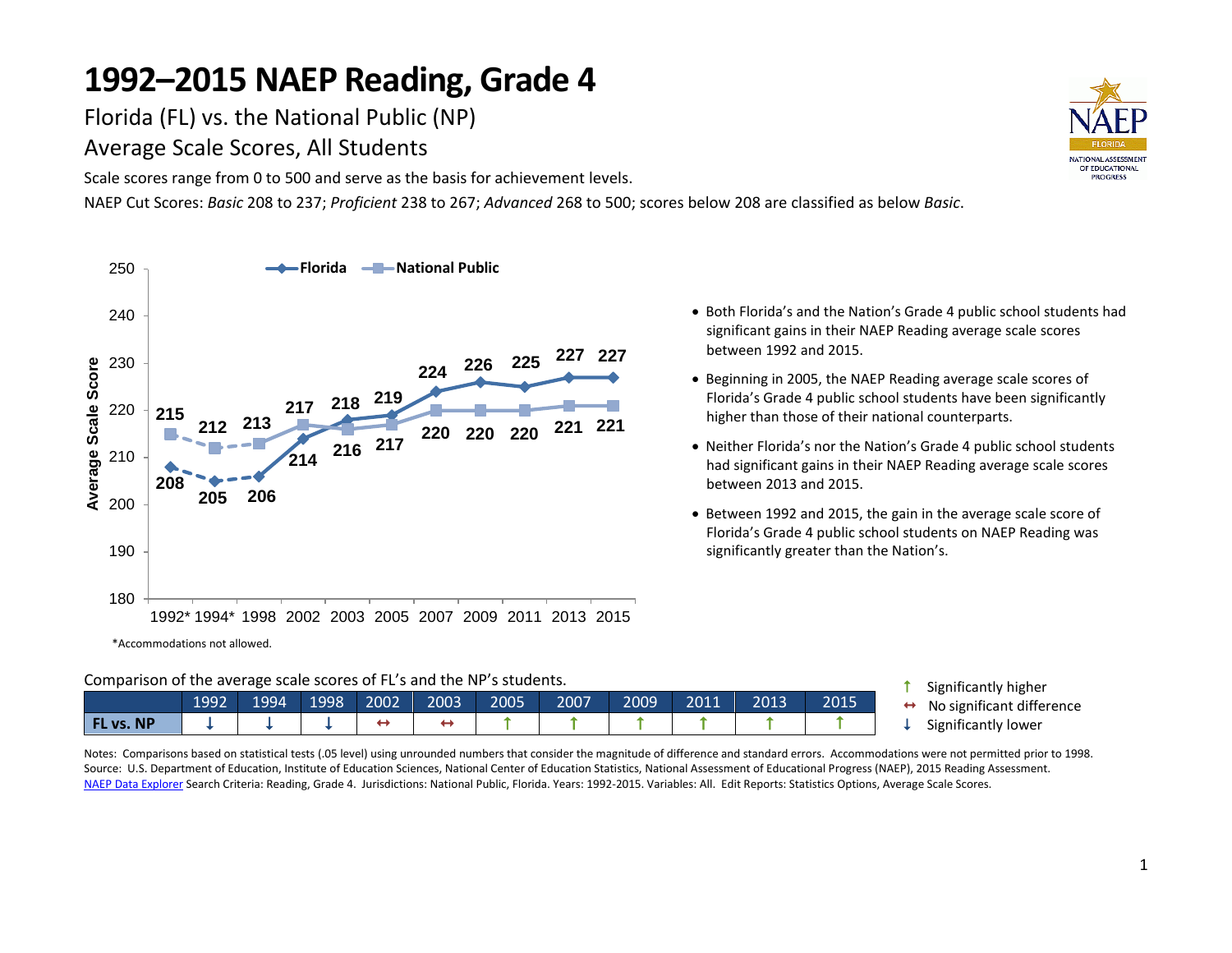Florida (FL) vs. the National Public (NP)

Achievement Levels: at or above *Basic* and at or above *Proficient*, All Students

Scale scores range from 0 to 500 and serve as the basis for achievement levels.

NAEP Cut Scores: *Basic* 208 to 237; *Proficient* 238 to 267; *Advanced* 268 to 500; scores below 208 are classified as below *Basic*.



\*Accommodations not permitted.

- There was a significant gain in the percentage of both Florida's and the Nation's Grade 4 public school students performing at or above *Basic* and at or above *Proficient* on NAEP Reading between 1992 and 2015.
- Florida's NAEP Reading percentages of Grade 4 public school students have remained significantly higher than those of their national counterparts at both achievement levels.
- Between 2013 and 2015, neither Florida nor the Nation had a significant gain in the percentage of Grade 4 public school students performing at or above *Basic* and at or above *Proficient* on NAEP Reading.
- Between 1992 and 2015, the gains in the percentages of Florida's Grade 4 public school students performing at or above *Basic* and at or above *Proficient* on NAEP Reading were significantly greater than the gains of their national counterparts.

#### Comparison of the percentages of FL's and the NP's students performing at or above *Basic* and at or above *Proficient.*

|                                                                | 1992 | 1994 | 1998 | 2002 | 2003 | 2005 | 2007 | 2009 | 2011 | 2013 | 2015 |
|----------------------------------------------------------------|------|------|------|------|------|------|------|------|------|------|------|
| at or above $Basic$ – FL vs. NP                                |      |      |      |      |      |      |      |      |      |      |      |
| $\blacksquare$ at or above Proficient $\blacksquare$ FL vs. NP |      |      |      |      |      |      |      |      |      |      |      |

- Significantly higher No significant difference
- Significantly lower

Notes: Comparisons based on statistical tests (.05 level) using unrounded numbers that consider the magnitude of difference and standard errors. Accommodations were not permitted prior to 1998. At or above *Basic*: Partial mastery of prerequisite knowledge and skills needed for proficient work; At or above *Proficient*: Mastery of complex material; higher than Grade level performance. Source: U.S. Department of Education, Institute of Education Sciences, National Center of Education Statistics, National Assessment of Educational Progress (NAEP), 2015 Reading Assessment. NAEP Data Explorer Search Criteria: Reading, Grade 4. Jurisdictions: National Public, Florida. Years: 1992-2015. Variables: All. Edit Reports: Statistics Options, Achievement Levels, Cumulative.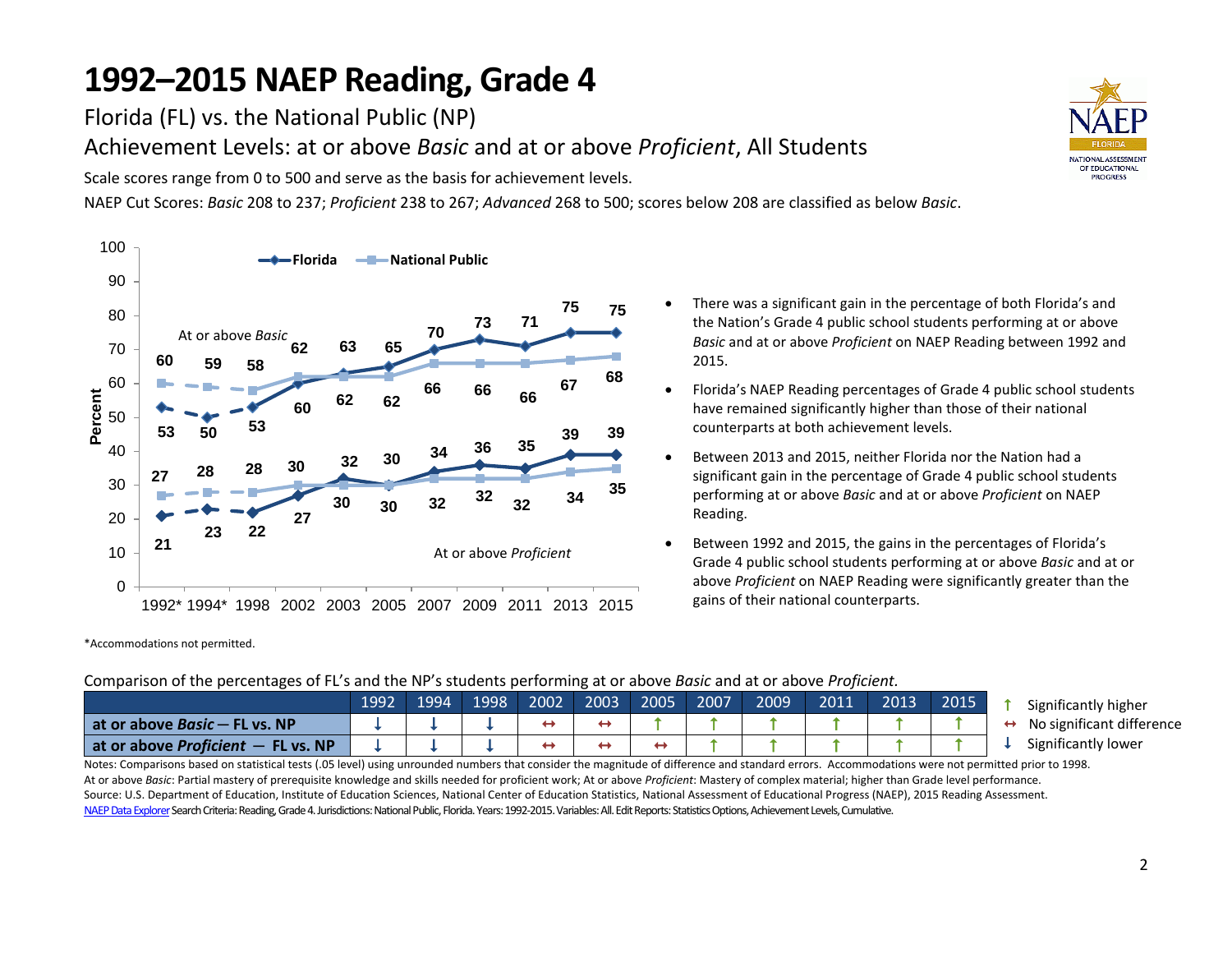Florida (FL) vs. the National Public (NP) Average Scale Scores, Race/Ethnicity

Scale scores range from 0 to 500 and serve as the basis for achievement levels.

NAEP Cut Scores: *Basic* 208 to 237; *Proficient* 238 to 267; *Advanced* 268 to 500; scores below 208 are classified as below *Basic*.



\*Accommodations not permitted

#### Comparison of the average scale scores of FL's and the NP's White, Hispanic, and Black students.

|                                  | 1992 | 1994 | 1998 | 2002 | 2003 | 2005 | 2007 | 2009 | 2011 | 2013 | 2015 |
|----------------------------------|------|------|------|------|------|------|------|------|------|------|------|
| $\blacksquare$ White – FL vs. NP |      |      |      |      |      | ↤    |      |      |      |      |      |
| Hispanic – FL vs. NP             |      | ↔    | ↔    |      |      |      |      |      |      |      |      |
| <b>Black - FL vs. NP</b>         |      |      |      |      |      |      |      |      |      |      |      |

- Both Florida's and the Nation's White, Hispanic and Black Grade 4 public school students had significant gains in their average scale scores on NAEP Reading between 1992 and 2015.
- Since 2007, Florida's White, Hispanic and Black Grade 4 public school students have had average scale scores significantly higher than those of their national counterparts on NAEP Reading.
- Between 2013 and 2015, Florida's and the Nation's White, Hispanic and Black Grade 4 public school students' average scale scores on NAEP Reading did not change significantly.
- Between 1992 and 2015, the gains in the average scale scores of Florida's Grade 4 White and Black public school students on NAEP Reading were significantly greater than the Nation's. Florida's and the Nation's Hispanic students had gains that were not significantly different although Florida's Hispanics continue to outscore their national counterparts.
	- **1** Significantly higher
	- No significant difference
	- Significantly lower

Notes: Comparisons based on statistical tests (.05 level) using unrounded numbers that consider the magnitude of difference and standard errors. Accommodations were not permitted prior to 1998. Source: U.S. Department of Education, Institute of Education Sciences, National Center of Education Statistics, National Assessment of Educational Progress (NAEP), 2015 Reading Assessment. [NAEP Data Explorer](http://nces.ed.gov/nationsreportcard/naepdata/) Search Criteria: Reading, Grade 4. Jurisdictions: National Public, Florida. Years: 1992-2015. Variables: Race/Ethnicity used to report trends, school-reported. Edit Reports: Statistics Options, Average Scale Scores.

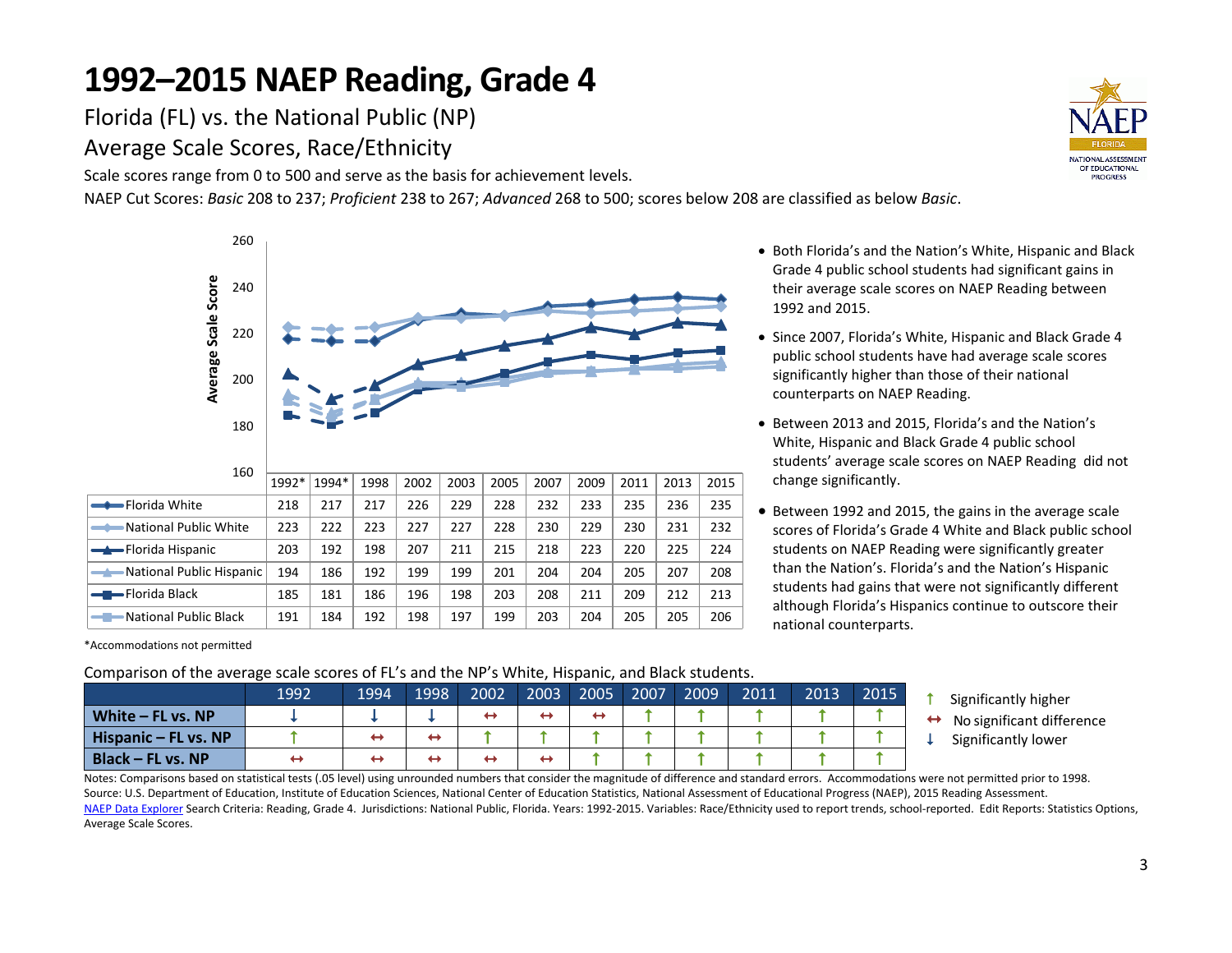Florida (FL) vs. the National Public (NP) Achievement Level: at or above *Basic*, Race/Ethnicity

Scale scores range from 0 to 500 and serve as the basis for achievement levels.

NAEP Cut Scores: *Basic* 208 to 237; *Proficient* 238 to 267; *Advanced* 268 to 500; scores below 208 are classified as below *Basic*.



\*Accommodations not permitted.

- There was a significant gain in the percentage of both Florida's and the Nation's Grade 4 public school White, Hispanic and Black students performing at or above *Basic* on NAEP Reading between 1992 and 2015.
- Since 2007, Florida's percentages of White, Hispanic and Black Grade 4 public school students performing at or above *Basic* on NAEP Reading have been significantly higher than those of their national counterparts; except in 2011, when the percentage of Florida's Black students was not significantly different from the Nation's.
- Neither Florida's nor the Nation's White, Black and Hispanic Grade 4 public school students had significant changes in the percentage performing at or above *Basic* on NAEP Reading between 2013 and 2015.
- Between 1992 and 2015, the gains in the percentages of Florida's White and Black Grade 4 public school students performing at or above *Basic* on NAEP Reading were significantly greater than the gains of their national counterparts. The percentage gain of Florida's Hispanic students between 1992 and 2015 was not significantly different than the Nation's although Florida's Hispanics continue to outscore their national counterparts.

Comparison of the percentages of FL's and the NP's White, Hispanic, and Black students performing at or above *Basic.*

|                      | 1992 | 1994 | 1998 | 2002 | 2003 | 2005 | 2007 | 2009 | 2011 | 2013 | 2015 | Significantly higher      |
|----------------------|------|------|------|------|------|------|------|------|------|------|------|---------------------------|
| White $-$ FL vs. NP  |      |      |      |      |      |      |      |      |      |      |      |                           |
| Hispanic – FL vs. NP |      |      |      |      |      |      |      |      |      |      |      | No significant difference |
| Black – FL vs. NP    |      |      |      |      |      |      |      |      |      |      |      | Significantly lower       |

Notes: Comparisons based on statistical tests (.05 level) using unrounded numbers that consider the magnitude of difference and standard errors. Accommodations were not permitted prior to 1998 at or above *Basic*: Partial mastery of prerequisite knowledge and skills needed for proficient work.

Source: U.S. Department of Education, Institute of Education Sciences, National Center of Education Statistics, National Assessment of Educational Progress (NAEP), 2015 Reading Assessment. [NAEP Data Explorer](http://nces.ed.gov/nationsreportcard/naepdata/) Search Criteria: Reading, Grade 4. Jurisdictions: National Public, Florida. Years: 1992-2015. Variables: Race/Ethnicity used to report trends, school-reported. Edit Reports: Statistics Options, Achievement Levels, Cumulative.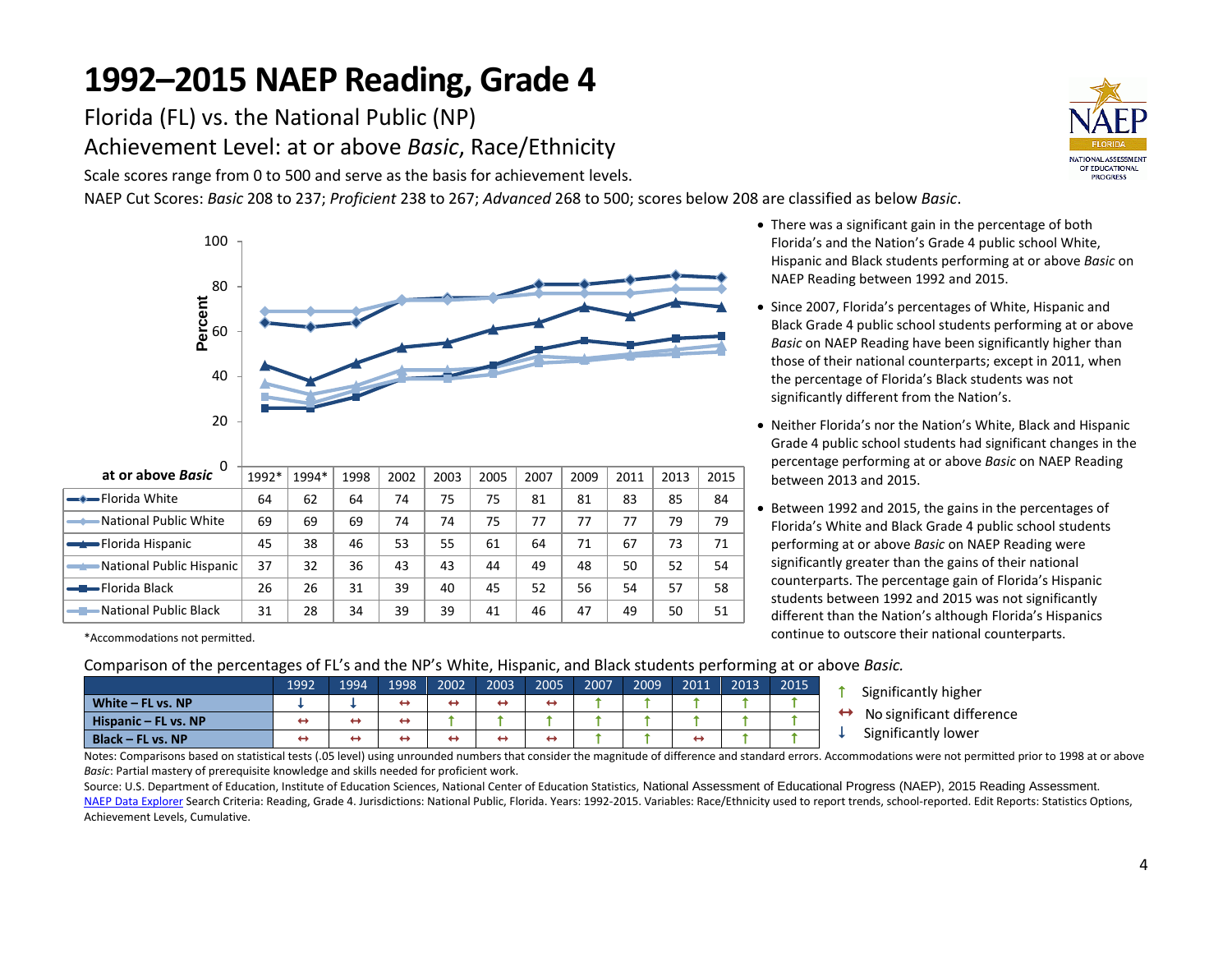Florida (FL) vs. the National Public (NP) Achievement Level: at or above *Proficient*, Race/Ethnicity

Scale scores range from 0 to 500 and serve as the basis for achievement levels.

NAEP Cut Scores: *Basic* 208 to 237; *Proficient* 238 to 267; *Advanced* 268 to 500; scores below 208 are classified as below *Basic*.



\*Accommodations not permitted.

Comparison of the percentages of FL's and the NP's White, Hispanic, and Black

#### students performing at or above *Proficient.*

|                        | 1992 | 1994 | 1998 | 2002 | 2003 | 2005 | 2007              | 2009 | 2011 | 2013 | 2015 |
|------------------------|------|------|------|------|------|------|-------------------|------|------|------|------|
| White $-$ FL vs. NP    |      | ↔    |      | ↤    |      | ↔    | $\leftrightarrow$ |      |      |      | ↤    |
| Hispanic $-$ FL vs. NP | ↔    | ↔    | ↔    |      |      |      |                   |      |      |      |      |
| Black – FL vs. NP      | ↔    | ↔    | ↔    | ┯    | ↔    | ⊷    | ↔                 | ÷    | ↔    | ↔    | ∸    |



- There was a significant gain in the percentage of both Florida's and the Nation's Grade 4 public school White, Hispanic and Black students performing at or above *Proficient* on NAEP Reading between 1992 and 2015.
- Florida's percentage of White Grade 4 public school students scoring at or above *Proficient* on NAEP Reading moved from being significantly higher than the Nation's in 2009, 2011 and 2013 to being not significantly different from the Nation's in 2015. Florida's percentage of Black students has remained not significantly different from the Nation's, while Florida's percentage of Hispanics has remained significantly higher than the Nation's since 2002.
- Neither Florida's nor the Nation's White, Black and Hispanic Grade 4 public school students had significant changes in their percentages of students performing at or above *Proficient* on NAEP Reading between 2013 and 2015.
- Between 1992 and 2015, the gains in the percentages of Florida's Grade 4 White and Hispanic public school students performing at or above *Proficient* on NAEP Reading were significantly greater than the gains of their national counterparts. The gains of Florida's Black students were not significantly different from those of their national counterparts.
	- Significantly higher
	- No significant difference
	- Significantly lower

Notes: Comparisons based on statistical tests (.05 level) using unrounded numbers that consider the magnitude of difference and standard errors. Accommodations were not permitted prior to 1998. At or above *Proficient*: Mastery of complex material; higher than Grade level performance, Source: U.S. Department of Education, Institute of Education Sciences, National Center of Education Statistics, National Assessment of Educational Progress (NAEP), 2015 Reading Assessment.

[NAEP Data Explorer](http://nces.ed.gov/nationsreportcard/naepdata/) Search Criteria: Reading, Grade 4. Jurisdictions: National Public, Florida. Years: 1992-2015. Variables: Race/Ethnicity used to report trends, school-reported. Edit Reports: Statistics Options, Achievement Levels, Cumulative.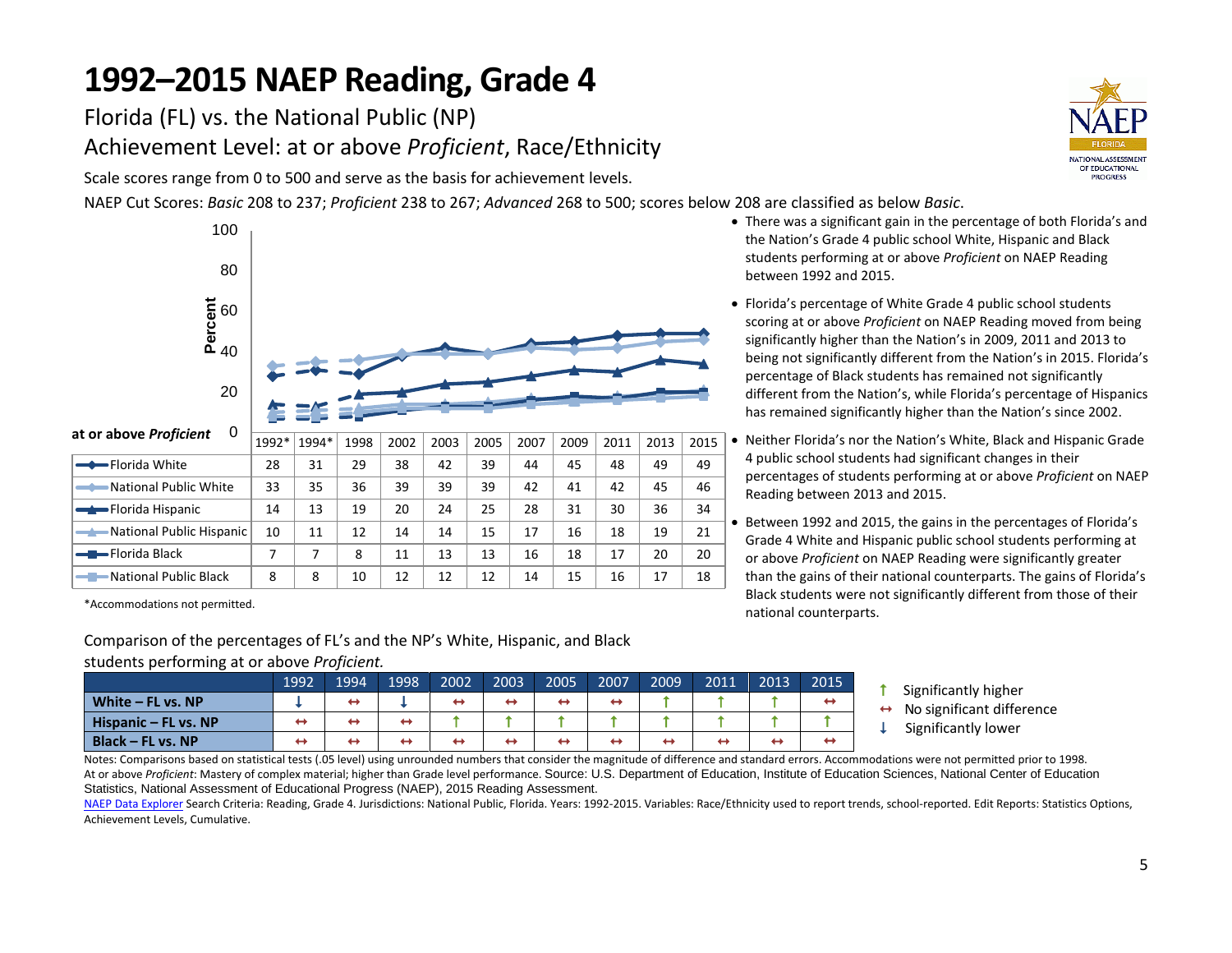Florida (FL) vs. the National Public (NP)

Average Scale Scores, Eligibility for National School Lunch Program (NSLP)

Scale scores range from 0 to 500 and serve as the basis for achievement levels.

NAEP Cut Scores: *Basic* 208 to 237; *Proficient* 238 to 267; *Advanced* 268 to 500; scores below 208 are classified as below *Basic*.



- Both Florida's and the Nation's Grade 4 public school students eligible for the National School Lunch Program (NSLP) made significant gains in their average scale scores on NAEP Reading between 1998 and 2015.
- Since 2003, Florida's Grade 4 public school students eligible for the NSLP have continued to score significantly higher than their national counterparts on NAEP Reading.
- The NAEP Reading average scale scores for the Nation's Grade 4 public school students eligible for the NSLP improved between 2013 and 2015. Florida's scores did not change significantly between the two years.
- Between 1998 and 2015, Florida's gains on NAEP Reading in the average scale scores of Grade 4 public school students eligible for the NSLP were significantly greater than the Nation's.

Comparison of the average scale scores of FL's and the NP's students eligible for NSLP

|                               | 1998 | 2002 | 2003 | 2005 | 2007 | 2009 | 2011 | 2013 | 2015 |  |  |  |  |  |
|-------------------------------|------|------|------|------|------|------|------|------|------|--|--|--|--|--|
| $NSLP$ Eligible $-$ FL vs. NP |      |      |      |      |      |      |      |      |      |  |  |  |  |  |

- **1** Significantly higher
- $\leftrightarrow$  No significant difference
- $\downarrow$  Significantly lower

Note: Comparisons based on statistical tests (.05 level) using unrounded numbers that consider the magnitude of difference and standard errors.

Source: U.S. Department of Education, Institute of Education Sciences, National Center of Education Statistics, National Assessment of Educational Progress (NAEP), 2015 Reading Assessment. [NAEP Data Explorer](http://nces.ed.gov/nationsreportcard/naepdata/) Search Criteria: Reading, Grade 4. Jurisdictions: National Public, Florida. Years: 1998-2015. Variables: National School Lunch Program eligibility, 3 categories. Edit Reports: Statistics Options, Average Scale Scores.

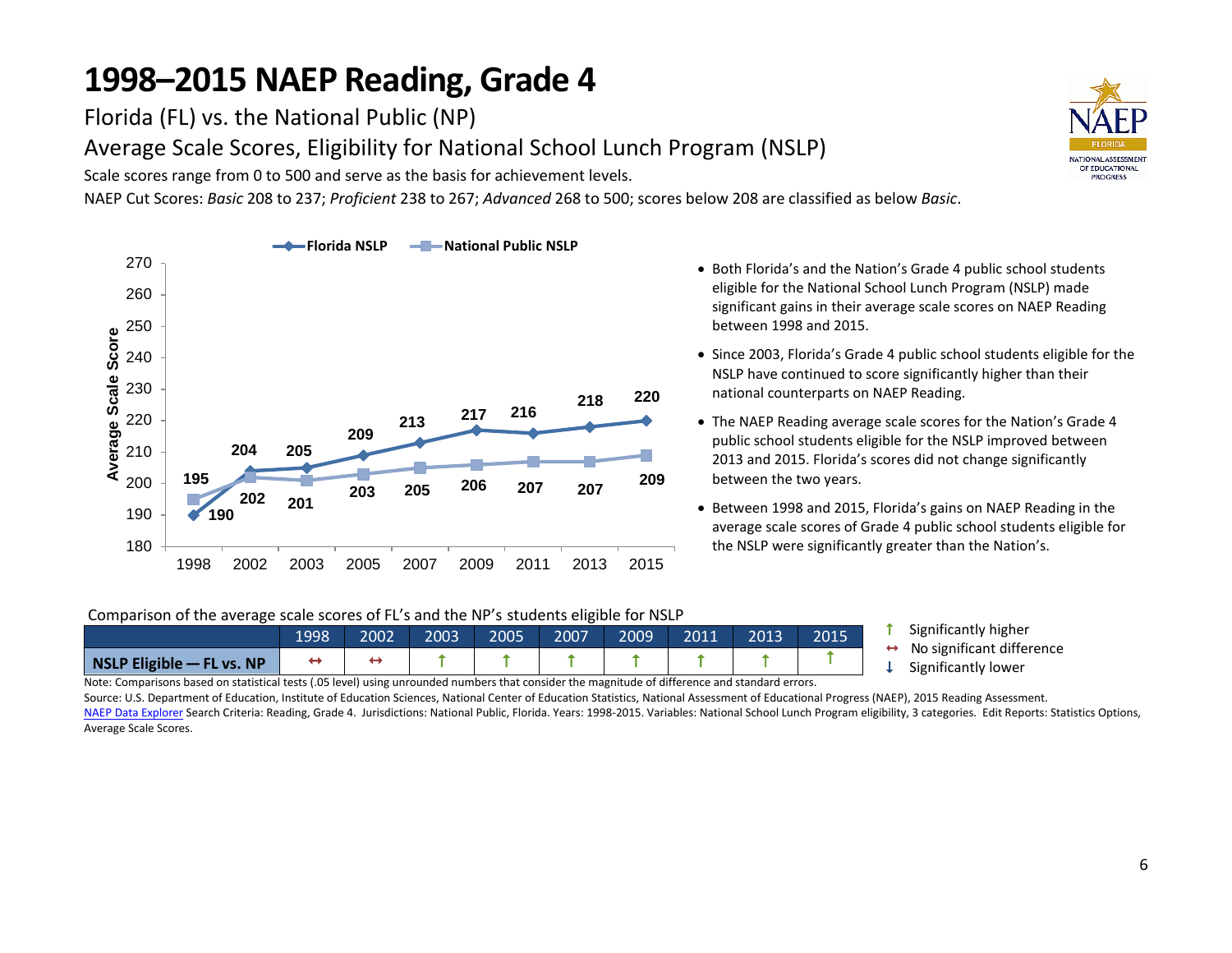Florida (FL) vs. the National Public (NP) Achievement Levels: at or above *Basic* and at or above *Proficient* Eligibility for National School Lunch Program (NSLP)

Scale scores range from 0 to 500 and serve as the basis for achievement levels.

NAEP Cut Scores: *Basic* 208 to 237; *Proficient* 238 to 267; *Advanced* 268 to 500; scores below 208 are classified as below *Basic*.



- There were significant gains in the percentages of both Florida's and the Nation's Grade 4 public school students eligible for the National School Lunch Program (NSLP) performing at or above *Basic* and at or above *Proficient* on NAEP reading between 1998 and 2015.
- Since 2003, Florida's percentages of NSLP eligible Grade 4 public school students performing at or above *Basic* and at or above *Proficient* on NAEP Reading have been significantly higher than those of their national counterparts.
- The percentage of the Nation's NSLP students scoring at or above *Basic* and at or above *Proficient* increased between 2013 and 2015. Florida's percentages did not change significantly between the two years.
- Between 1998 and 2015, the gains in the percentages of Florida's Grade 4 public school students eligible for the NSLP performing at or above *Basic* and at or above *Proficient* on NAEP Reading were significantly greater than the gains of their national counterparts.

Comparison of the percentages of FL's and the NP's students eligible for NSLP performing at or above *Basic* and at or above *Proficient*.

|                                                  | 1998 | 2002 | 2003 | 2005 | 2007 | $2009$ 2011 2013 | 2015 |
|--------------------------------------------------|------|------|------|------|------|------------------|------|
| NSLP Eligible at or above Basic $-$ FL vs. NP    |      |      |      |      |      |                  |      |
| NSLP Eligible at or above Proficient - FL vs. NP |      |      |      |      |      |                  |      |

- Significantly higher
- $\leftrightarrow$  No significant difference
- Significantly lower

Notes: Comparisons based on statistical tests (.05 level) using unrounded numbers that consider the magnitude of difference and standard errors.

At or above *Basic*: Partial mastery of prerequisite knowledge and skills needed for proficient work; at or above *Proficient*: Mastery of complex material; higher than Grade level performance. Source: U.S. Department of Education, Institute of Education Sciences, National Center of Education Statistics, National Assessment of Educational Progress (NAEP), 2015 Reading Assessment. [NAEP Data Explorer](http://nces.ed.gov/nationsreportcard/naepdata/) Search Criteria: Reading, Grade 4. Jurisdictions: National Public, Florida. Years: 1998-2015. Variables: National School Lunch Program eligibility, 3 categories. Edit Reports: Statistics Options, Achievement Levels, Cumulative.

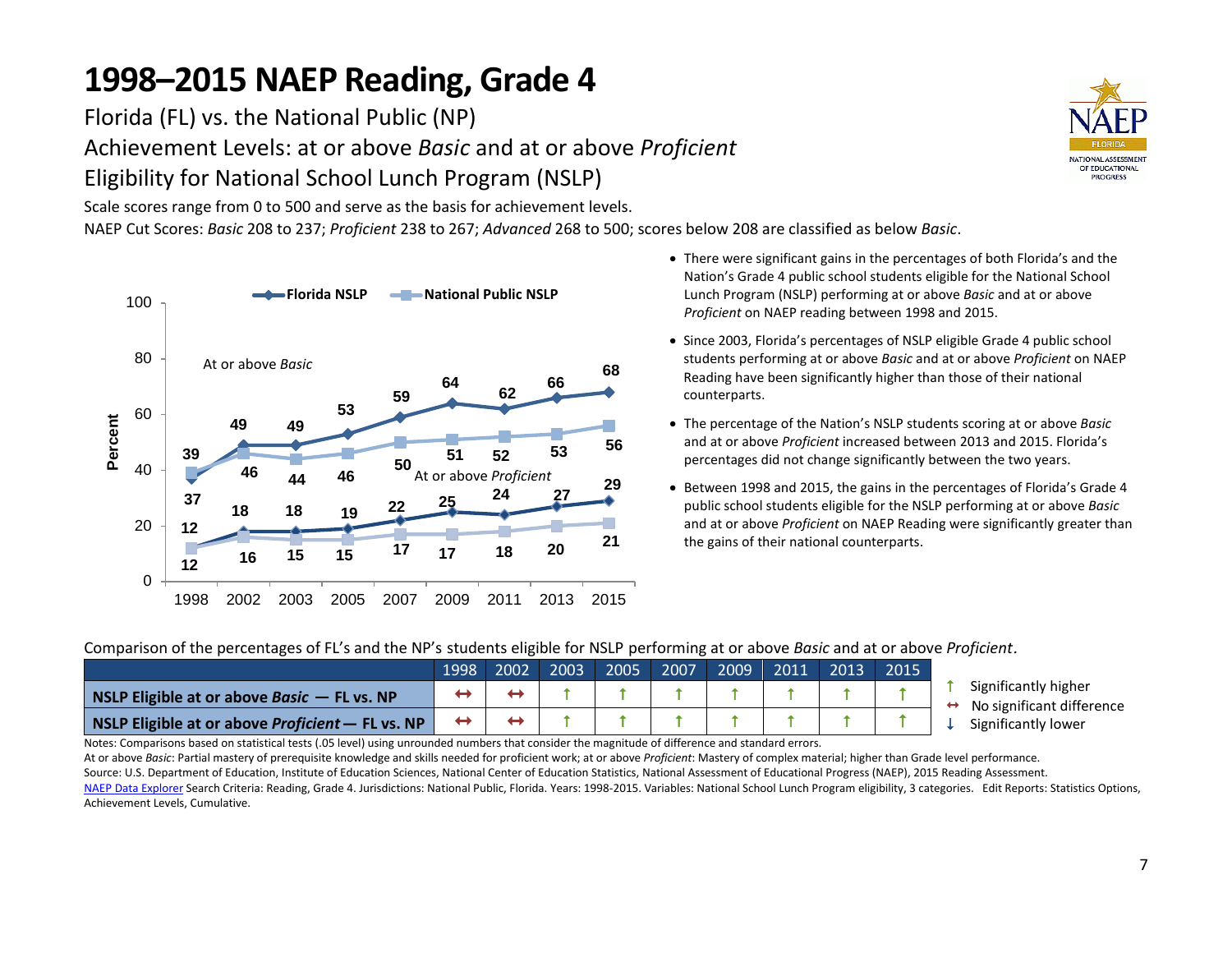Florida (FL) vs. the National Public (NP) Average Scale Scores, Students with Disabilities (SD)

Scale scores range from 0 to 500 and serve as the basis for achievement levels.

NAEP Cut Scores: *Basic* 208 to 237; *Proficient* 238 to 267; *Advanced* 268 to 500; scores below 208 are classified as below *Basic*.



- Florida's and the Nation's Grade 4 public school students with disabilities (SD) had significant gains in their average scale scores on NAEP Reading between 1998 and 2015.
- Since 2005, Florida's Grade 4 public school SD students have continued to score significantly higher than their national counterparts on NAEP Reading.
- The Nation's Grade 4 public school SD students had significant gains in their average scale scores between 2013 and 2015. Florida's scores did not change significantly between the two years.
- Between 1998 and 2015, the gains in the average scale scores of Florida's Grade 4 public school SD students on NAEP Reading were significantly greater than the gains of their national counterparts.

#### Comparison of the average scale scores of FL's and the NP's SD's.

|                                  | 1998 | 2002' | 2003 | 2005 | 2007 | 2009 | 2011 | 2013 | 2015 |
|----------------------------------|------|-------|------|------|------|------|------|------|------|
| $\mathsf{SD}-\mathsf{FL}$ vs. NP |      |       |      |      |      |      |      |      |      |

- Significantly higher
- $\leftrightarrow$  No significant difference<br>  $\downarrow$  Significantly lower
- 

Note: Comparisons based on statistical tests (.05 level) using unrounded numbers that consider the magnitude of difference and standard errors.

Source: U.S. Department of Education, Institute of Education Sciences, National Center of Education Statistics, National Assessment of Educational Progress (NAEP), 2015 Reading Assessment. [NAEP Data Explorer](http://nces.ed.gov/nationsreportcard/naepdata/) Search Criteria: Reading, Grade 4. Jurisdictions: National Public, Florida. Years: 1998-2015. Variables: Disability status of student, including those with 504 plan. Edit Reports: Statistics Options, Average Scale Scores.

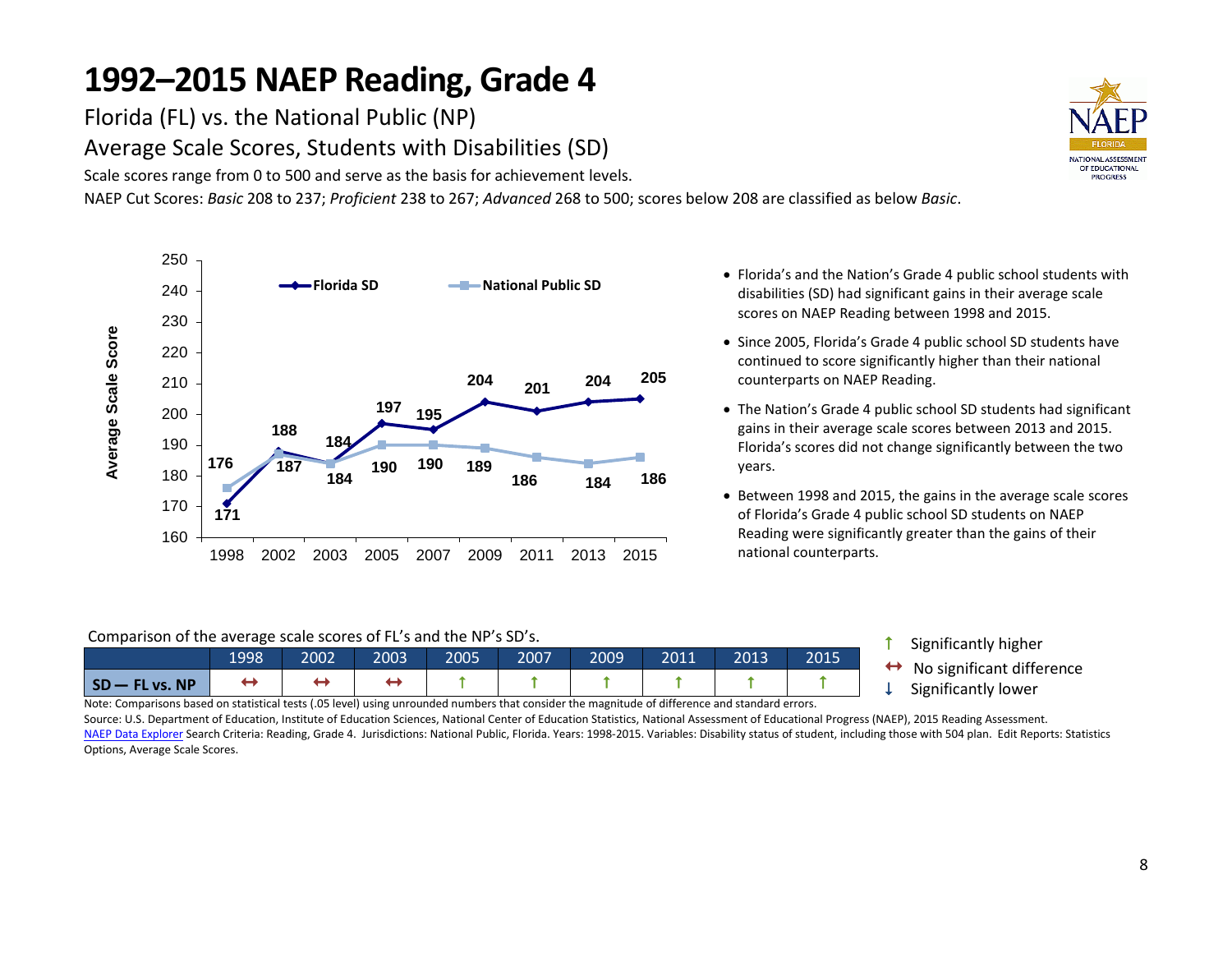Florida (FL) vs. the National Public (NP)

Achievement Levels: at or above *Basic* and at or above *Proficient*, Students with Disabilities (SD)

Scale scores range from 0 to 500 and serve as the basis for achievement levels.

NAEP Cut Scores: *Basic* 208 to 237; *Proficient* 238 to 267; *Advanced* 268 to 500; scores below 208 are classified as below *Basic*.



- There was a significant gain in the percentage of Florida's Grade 4 public school students with disabilities (SD) performing at or above *Basic* and at or above *Proficient* on NAEP Reading between 1998 and 2015. The Nation only had a gain in the percentage scoring at or above *Basic*.
- Since 2009, the percentage of Florida's Grade 4 public school SD students scoring at or above *Basic* on NAEP Reading has been significantly higher than the Nation's. Florida's percentage of Grade 4 public school SD students scoring at or above *Proficient* on NAEP Reading declined from being significantly higher than the Nation's in 2013 to not significantly different in 2015.
- Both Florida's and the Nation's percentage of Grade 4 public school SD students performing at or above *Basic* and at or above *Proficient* on NAEP Reading did not change significantly between 2013 and 2015.
- Between 1998 and 2015, the gain in the percentage of Florida's Grade 4 public school SD students performing at or above *Basic* on NAEP Reading was significantly greater than that of their national counterparts. The gains of Florida's and the Nation's SD students performing at or above *Proficient* between 1998 and 2015 were not

**1** Significantly higher 1998 2002 2003 2005 2007 2009 2011 2013 2015 **SD at or above Basic – FL vs. NP**  $\rightarrow$   $\rightarrow$   $\rightarrow$   $\rightarrow$   $\rightarrow$   $\rightarrow$   $\uparrow$   $\rightarrow$   $\uparrow$   $\uparrow$   $\uparrow$   $\uparrow$   $\uparrow$   $\uparrow$   $\uparrow$ **SD at or above** *Proficient* – **FL vs. NP**

Comparison of the percentages of FL's and the NP's SD's performing at or above *Basic* and at or above *Proficient*.

 $\leftrightarrow$  No significant difference  $\downarrow$  Significantly lower

Notes: Comparisons based on statistical tests (.05 level) using unrounded numbers that consider the magnitude of difference and standard errors.

At or above *Basic*: Partial mastery of prerequisite knowledge and skills needed for proficient work; At or above *Proficient*: Mastery of complex material; higher than Grade level performance. Source: U.S. Department of Education, Institute of Education Sciences, National Center of Education Statistics, National Assessment of Educational Progress (NAEP), 2015 Reading Assessment. [NAEP Data Explorer](http://nces.ed.gov/nationsreportcard/naepdata/) Search Criteria: Reading, Grade 4. Jurisdictions: National Public, Florida. Years: 1998-2015. Variables: Disability status of student, including those with 504 plan. Edit Reports: Statistics Options, Achievement Levels, Cumulative.

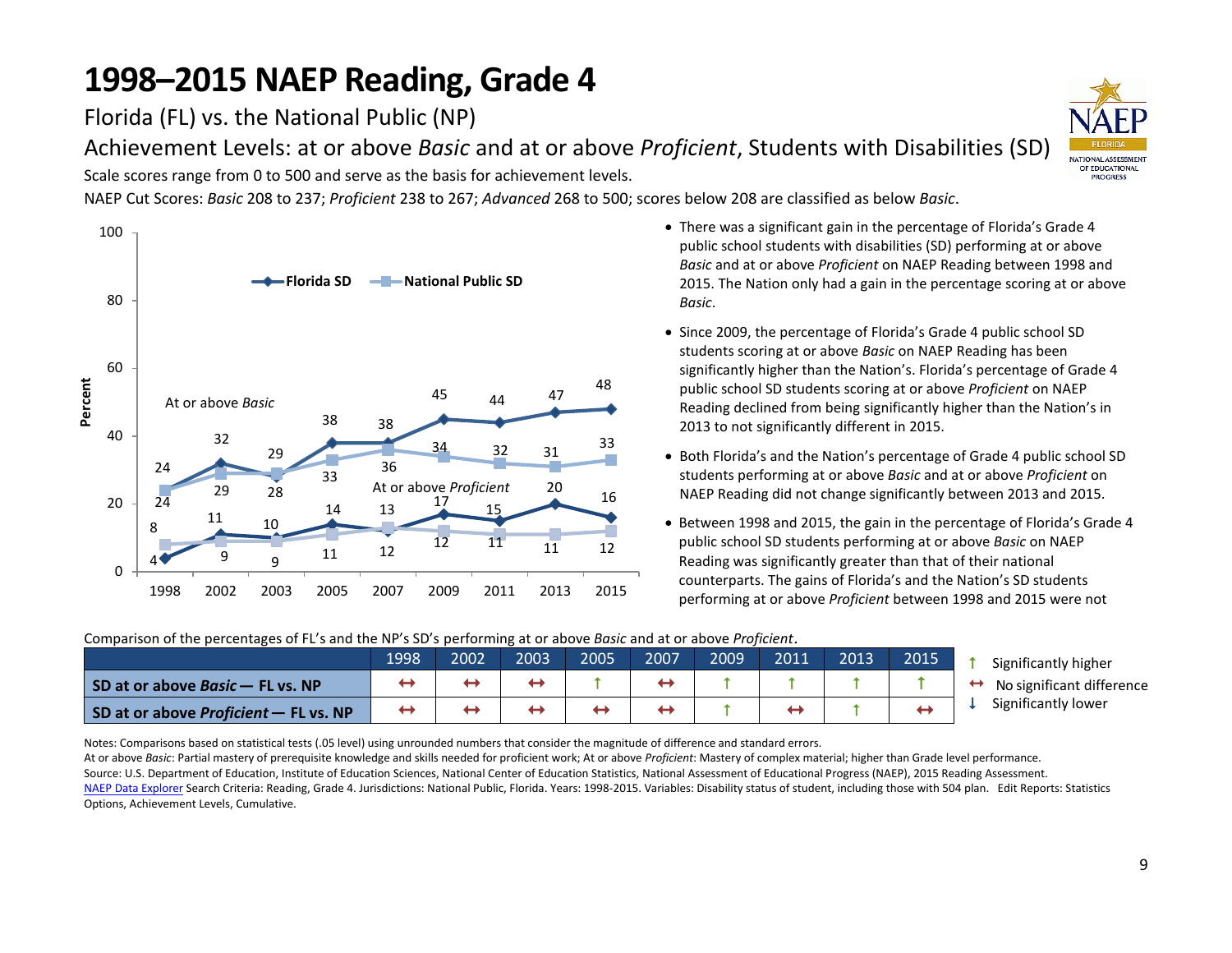Florida (FL) vs. the National Public (NP)

Average Scale Scores, English Language Learners (ELLs)

Scale scores range from 0 to 500 and serve as the basis for achievement levels.

NAEP Cut Scores: *Basic* 208 to 237; *Proficient* 238 to 267; *Advanced* 268 to 500; scores below 208 are classified as below *Basic*.



- English Language Learners (ELLs) had significant gains in their average scale scores on NAEP Reading between 2002 and 2015.
- Since 2003, Florida's Grade 4 public school ELLs have continued to have significantly higher average scale scores on NAEP Reading than those of their national counterparts.
- Neither Florida's nor the Nation's Grade 4 public school ELLs had significant changes in their average scale scores on NAEP Reading between 2013 and 2015.
- Florida's gain in Grade 4 public school ELL average scale scores between 2002 and 2015 was significantly greater than the gain of their national counterparts.

#### Comparison of the average scale scores of FL's and the NP's ELLs.

|                   | 2002 | 2003 | 2005 | 2007 | 2009 | 2011 | 2013 | 2015 | $\sim$ $\sim$ $\sim$ $\sim$ $\sim$<br>Significantly h<br>No significant |
|-------------------|------|------|------|------|------|------|------|------|-------------------------------------------------------------------------|
| $ELL - FL vs. NP$ |      |      |      |      |      |      |      |      | Significantly lo                                                        |

igher difference ower

Note: Comparisons based on statistical tests (.05 level) using unrounded numbers that consider the magnitude of difference and standard errors.

Source: U.S. Department of Education, Institute of Education Sciences, National Center of Education Statistics, National Assessment of Educational Progress (NAEP), 2015 Reading Assessment. [NAEP Data Explorer](http://nces.ed.gov/nationsreportcard/naepdata/) Search Criteria: Reading, Grade 4. Jurisdictions: National Public, Florida. Years: 2002-2015. Variables: Status as English Language Learner, 2 categories. Edit Reports: Statistics Options, Average Scale Scores.